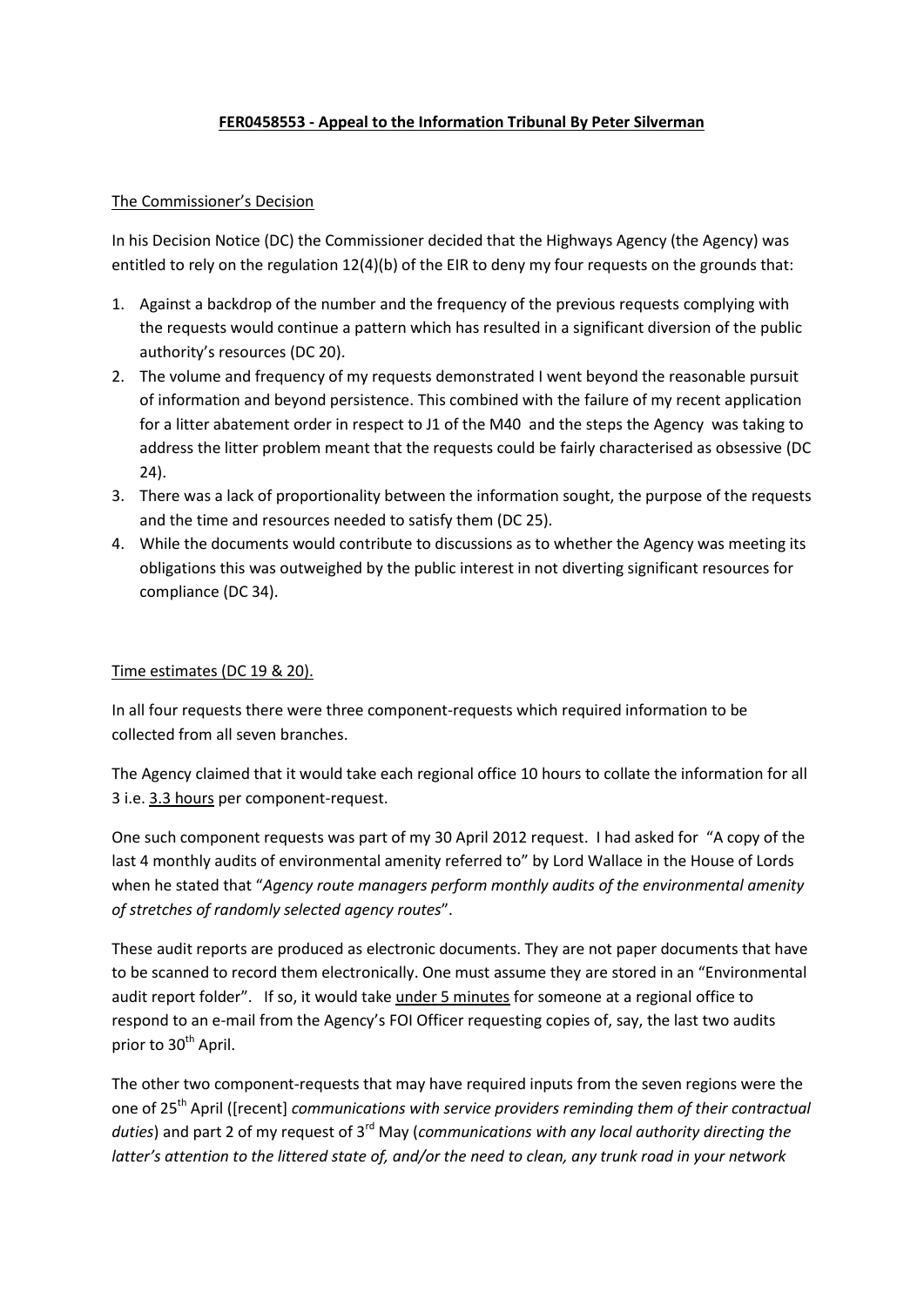[*within last 2 years*]). It is inconceivable that copies of these high level communications would have been stored, probably electronically, in such a way that they would take 3.3 hours to locate.

I have estimated that the resource required per region to comply with these requests at 10 man minutes in the first case (each region deals with one service provider) and up to 15 man minutes in the second (each region deals with a number of local authorities).

For the three component complaints involving the regions that's 5, 10 and 15 man minutes = 30 man minutes or 0.5 hours per region compared to the Agency's 3.3 hours an exaggeration factor of 6.6 times.

Let's now look at the less onerous component requests.

30 April 2012: 1. Forwarding a copy of a cost calculation – 5 minutes. 3. Last environmental amenity audit including J1 of M40  $-5$  minutes because these audits, I have now learnt, are not applicable to the M40.

30 May 2012: 1.Last 4 communications etc with local authority re section of A31 in Dorset - 15 minutes.

16<sup>th</sup> May 2012: 1, 2. & 3. How many inspections of J1 of M40 in last 12 months, dates, copies  $-5$ minutes as the Agency, I have now learnt, does not carry out any routine inspections of the M40 to assess the degree of cleanliness or other wise of the verges.

In total that is 7 x 30mins + 5 + 5 + 15 + 5 = 240mins = 4 hours + 1 hour to collate and send off = 5 hours. This is well below the FOI limit of 12 hours.

Never the less I am conscious that this is not an insignificant amount of resource. But I would make the point that a no time did the Agency get back to me with any advice or assistance that would have enabled me to modify my requests so as to make them less burdensome.

I would also point out that none of my previous requests, as far as I can recall, involved the need to collect data from all 7 regions nor did they required the extraction and collation of information from multiple documents. Generally all I have asked for is existing documents or extracts from them.

# Reasonable pursuit of information

In my request for an internal review of  $4<sup>th</sup>$  July 2012 I put my dealings with the Agency in the context of the campaigning work I have been doing under the Clean Highways banner. I would ask the Tribunal to read this section of the e-mail. I would just add that I am the only watchdog organisation that takes a specific interest in the compliance or otherwise of the Agency with the requirement of the Section 89 (1) (a) of the Environmental Protection Act to ensure, so far as is practicable, that their highways (i.e. the motorway network in England) are kept clear of litter and refuse.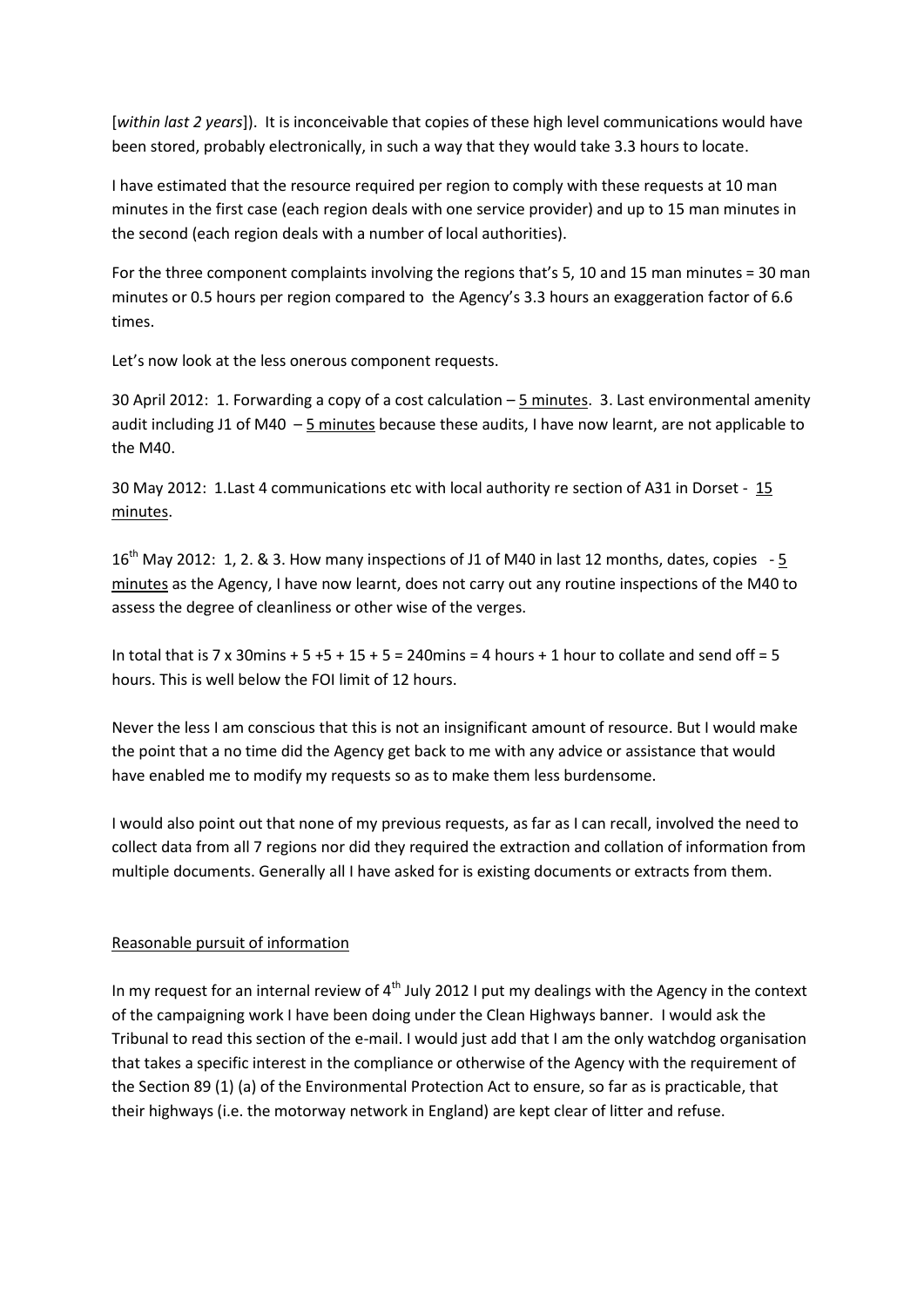The Agency, I was pleased to note, seemed to have taken on board what I had said and had changed their position from that espoused in their refusal letter of 24<sup>th</sup> May 2012. In his response of 28<sup>th</sup> July 2012 the Agency's Mr Grunwell said in reference to the information I had provided that:

"I have therefore concluded that there is a legitimate interest underpinning your request for information on our approach to litter picking …" and "I therefore accept that you may wish to make future requests for information." In his penultimate paragraph he proposed a contact point for future requests "so that we are able to better target your requests for information.."

Indeed the Agency have promptly fulfilled my subsequent information requests for which I am most grateful.

## Steps taken by the Agency to address the litter problem

In DC 23 the Commissioner states "It is clear from the evidence the complainant himself has provided that the public authority responded to his campaign by taking steps to ensure that the road network remains free of litter".

In DC 24 the Commissioner states as one of the factors evidencing the obsessive nature of the requests "… and in light of the steps the public authority was taking to address the matter, steps which the complainant himself acknowledged".

The impression given is that I have made a complaint which has been dealt with so it would be pointless my continuing with my campaign and making further information requests.

However the evidence I provided was that as a result of my actions the level of cleaning activity on the main carriageway verges of the M40 had increased by a factor of 6 times but that this did not apply to the slip roads and, of course, to the rest of the network.

Anyone driving on a motorway will see that the problem is still very much on-going.

#### Magistrates' Court action

In DC 23 the Commissioner that the Magistrates' Court did not uphold my application for a litter abatement order. No doubt this information was provided by the Agency.

In DC 24 he uses this to further evidence my obsessive behaviour. (Surely requests cannot be obsessive, only people can?).

Had he asked me to comment before drawing his conclusions I would have been able to inform him that the court had only awarded the Secretary of State for Transport a quarter of their costs so as not to discourage further such actions. Also, I would have pointed out that there had been two previous cases using the same legislation (EPA S91) and regarding the M40. In both of these the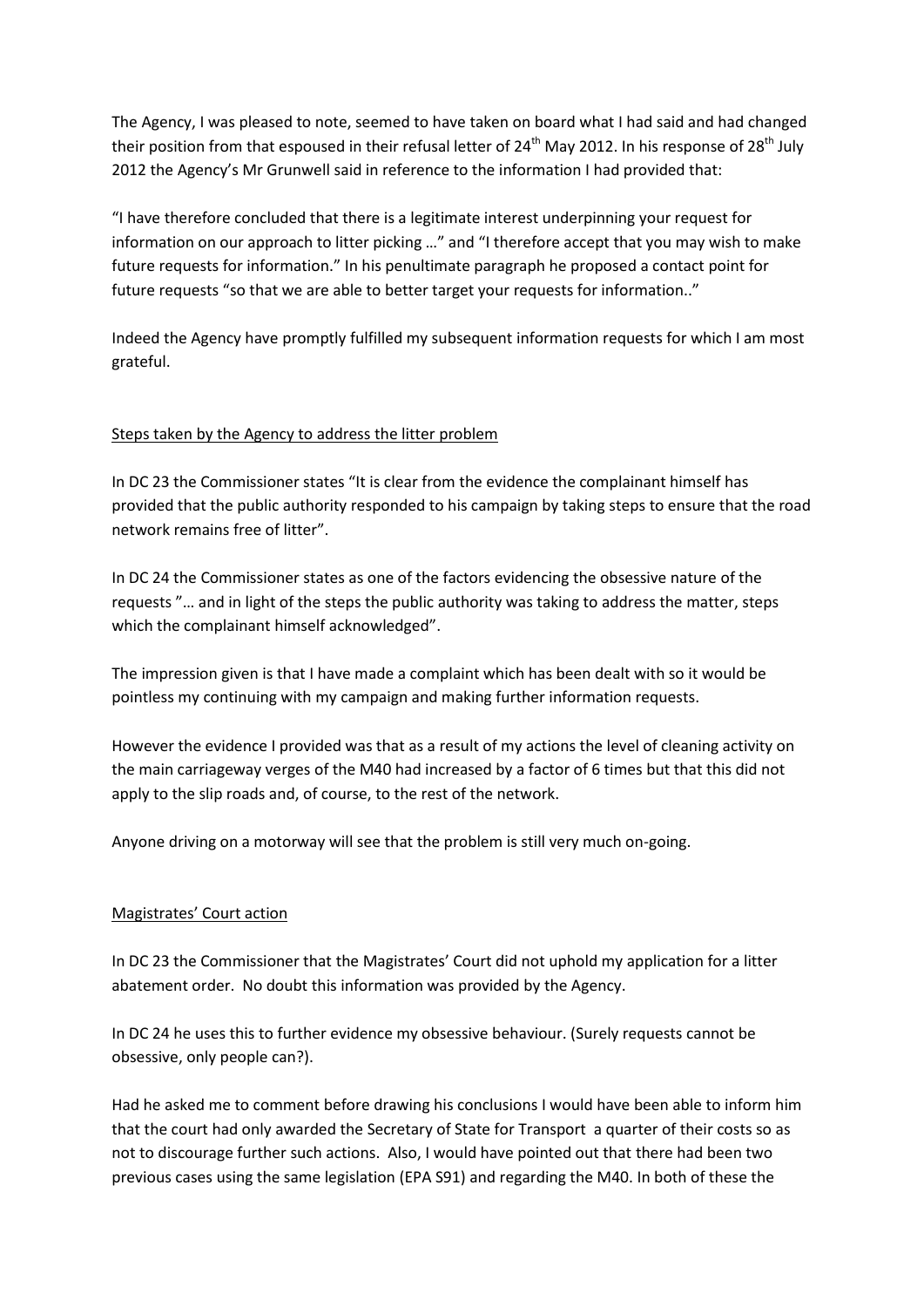court awarded costs to me. The court does this only if they are satisfied that, at the time of the complaint, the highway was defaced by litter and that the complainant had reasonable grounds for making it.

The first of these resulted in the 6 fold increase in cleaning activities by the Agency's service provider. Please refer to the before and after photographs attached.

## Public interest and Proportionality

I will just mention two requests that relate directly to the matters now at issue.

My requests to the M40 contractor asking for their cleaning statistics enabled me to show that the the 6 fold increase referred to above started abruptly a few days after my legal warning notice under EPA S91 was sent to the Secretary of State. I was sent pre-existing electronic documents.

On 30<sup>th</sup> October 2012 I submitted a request regarding the M25 and M40. It can be seen here [www.whatdotheyknow.com/request/regular\\_audit\\_and\\_performance\\_mo#incoming-335104](http://www.whatdotheyknow.com/request/regular_audit_and_performance_mo#incoming-335104) My penultimate paragraph read:

*I am assuming that as I am asking for existing documents which I presume are stored in a readily accessible manner my request will not impose any great burden on your resources. If this is not the case I would be happy to consider any proposals you may have for modifying it.*

I was sent a number of pre-existing electronic documents. I also asked for and received some additional information by e-mail. I gleaned from this that:

Monthly Environmental Amenity Audits are carried out on the M25 but not on the M40. The service provider knows in advance which 5km sector is to be audited.

A far more lax definition of Grade B (the acceptable standard for verges) than the one defined in the Litter Code of Practice is used.

Grades were averaged over each kilometre stretch which I feel would disguise sub-standard non-compliant areas.

None of the 10 audits included slip roads which are acknowledged litter black spots. The inspections take place from a vehicle moving with the traffic rather than slowly along the hard shoulder.

It would seem that no formal inspections of the degree of cleanliness of the M40 verges are carried out by the Agency.

My post on the subject has been viewed 116 times for an average of 2.47 minutes. The information has reinforced my concerns about the management of service provider contracts and will assist me in providing useful feed back to the Department of Transport and the Commons Select Committee on Transport.